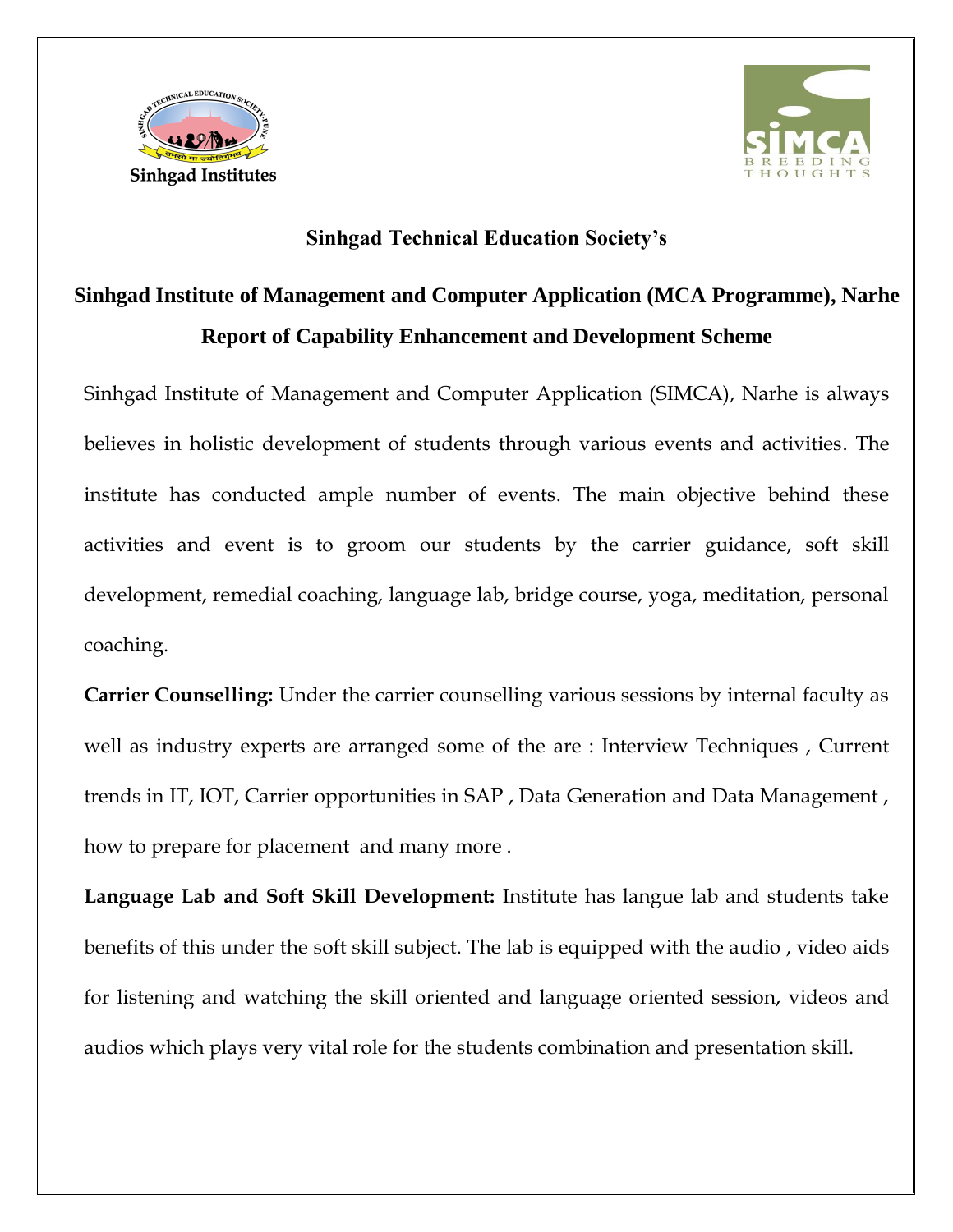**Remedial coaching:** The students who are weak in particular subjects as well as having backlog in any subject for them the remedial lectures by the subject faculty are arranged for improving the subject knowledge.

**Yoga and Meditation:** The yoga and mediation sessions are conducted for students and faculties from the yoga experts to groom the importance and need of yoga in our day to day life.

**Personal Coaching:** In SIMCA we have teacher ward group (TWG) under which the faculty mentors conducts meetings with the students. Three meetings are conducted every semester and the problem of students are considered and resolved.

**Bridge Course:** The MCA students admitted for first year are from Computer and noncomputer background. The students who are not from computer background for them the bridge course were arranged to introduce various computer subject and give input which are helpful for the students in to the academics.

Sample Photographs:

## **Carrier counseling and job fair**

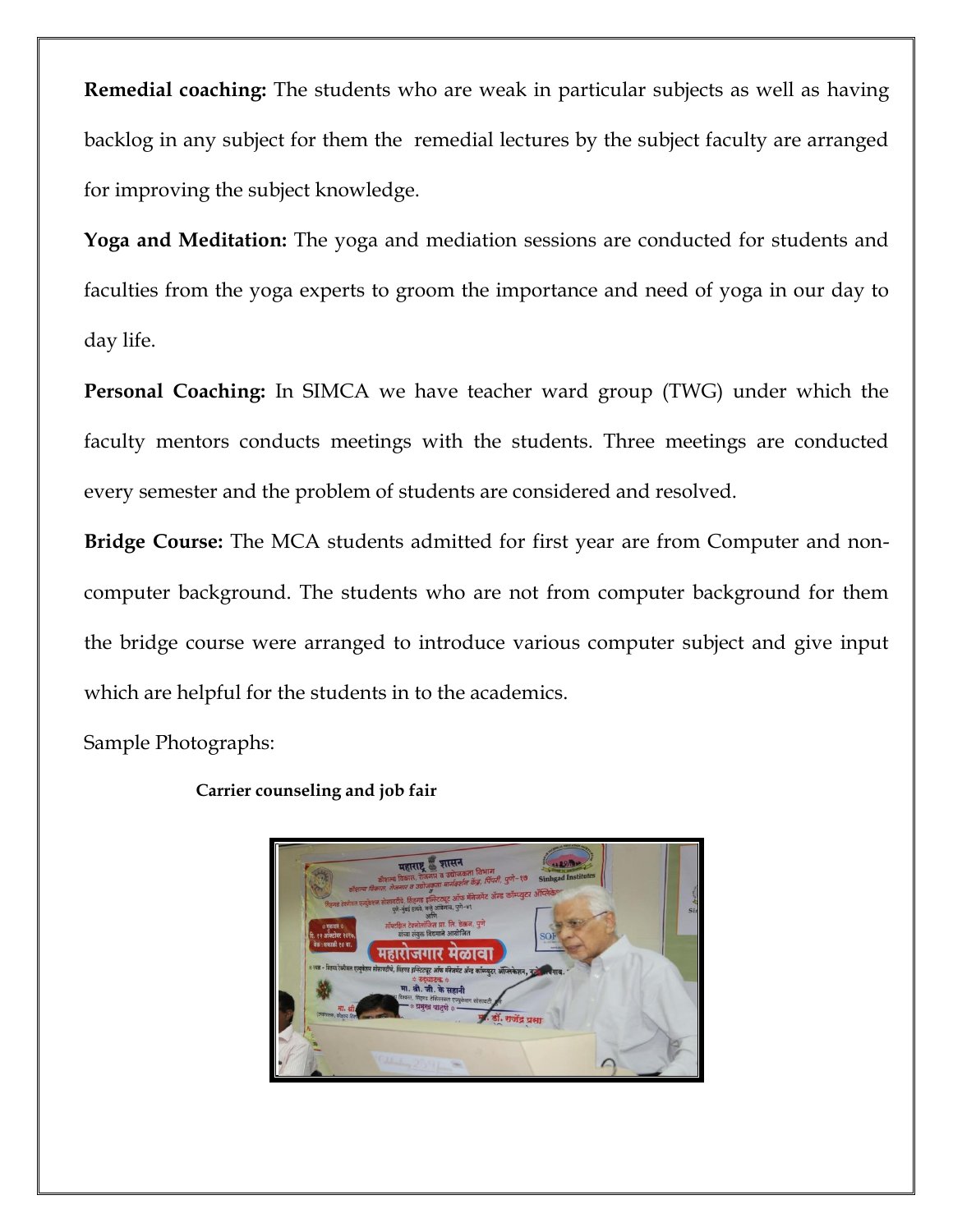

**Soft skill development session by** 

**Mr. Vijay Kanitkar, Skill Development officer, Government of Maharashtra**



**Alumni Interaction with MCA students : Preparation of Placement's**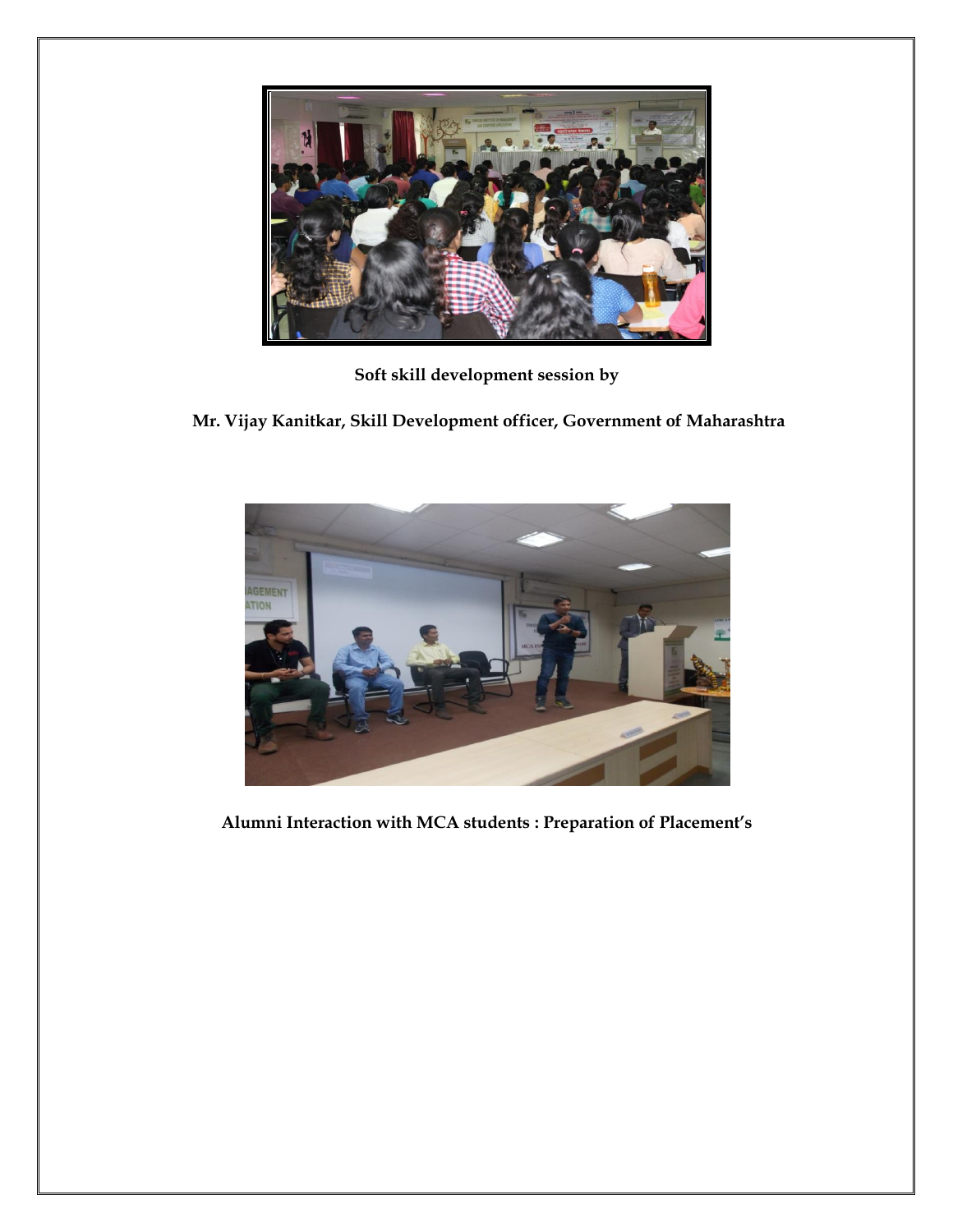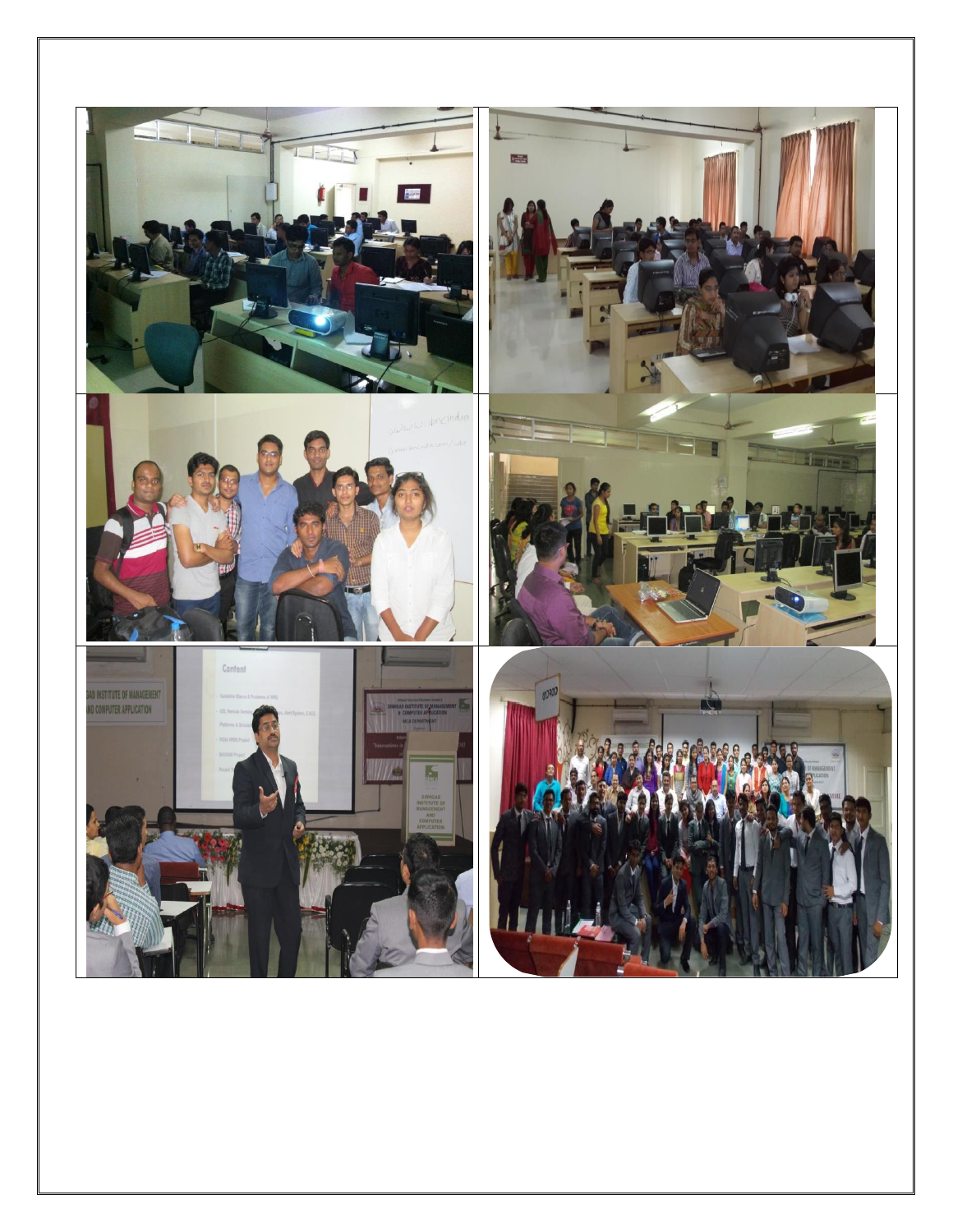## **Summary of Events at SIMCA**

| Name of the<br>capability<br>enhancement<br>scheme | Year of<br>implementatio<br>n | <b>Topic</b>                                                           | Name of the agencies involved<br>with contact details                                |
|----------------------------------------------------|-------------------------------|------------------------------------------------------------------------|--------------------------------------------------------------------------------------|
| Guidance for<br>competitive<br>examinations,       | 2016-17                       | Competitive Exam<br>Preparation                                        | Unique Academy Representative                                                        |
|                                                    | 2015-16                       | Competitive Exam<br>Preparation                                        | Unique Academy Representative                                                        |
|                                                    | 2014-15                       | Competitive Exam<br>Preparation                                        | Unique Academy Representative                                                        |
|                                                    | 2013-14                       | Competitive Exam<br>Preparation                                        | Unique Academy Representative                                                        |
|                                                    | 2013-12                       | Competitive Exam<br>Preparation                                        | Unique Academy Representative                                                        |
|                                                    | 2017-18                       | Interview techniques                                                   | Mr. Lele                                                                             |
|                                                    |                               | current trends in IT                                                   | Mr. Gaurav Ambedkar                                                                  |
| Career<br>Counseling                               |                               | <b>SAP</b> Infrastructure and<br>Career opportunities                  | Mr. sanjeev desai, Hewellet<br>Packard Enterprices Germany &<br>Banglore             |
|                                                    | 2016-17                       | Innovations in ECO<br>systems                                          | Mr. Gautam Kulkarni, Prorigo<br>Softwares                                            |
|                                                    |                               | Internet of Things                                                     | Mr. Ajit Deshpande, Kedar<br>Deshmukh, Opendev<br>Technologies Pvt. Ltd              |
|                                                    |                               | Data generation & Data<br>Management                                   | Mr. Aditya Aima, Avinash<br>Pathak, Corporate trainer,<br><b>Append Technologies</b> |
|                                                    |                               | Career Counseling in<br>SAP                                            | Mr. Parag Paradkar, SAP FI<br>Certified Consultant, Pune                             |
|                                                    |                               | Career opportunities and<br>technical discussion on<br>Java Hibernate, | Mr. Kunal Sonu $6 + \text{years}$ of<br>experience in Training and<br>development    |
|                                                    |                               | Career Counseling:<br>How to prepare for<br>Placements                 | Alumni talk - Mr. Avnish Thakur                                                      |
|                                                    |                               | <b>Aptitude Test</b><br>Preparation and<br>Assessment                  | Mr. Surendra Brhame, Delivery<br>manager, Infosys                                    |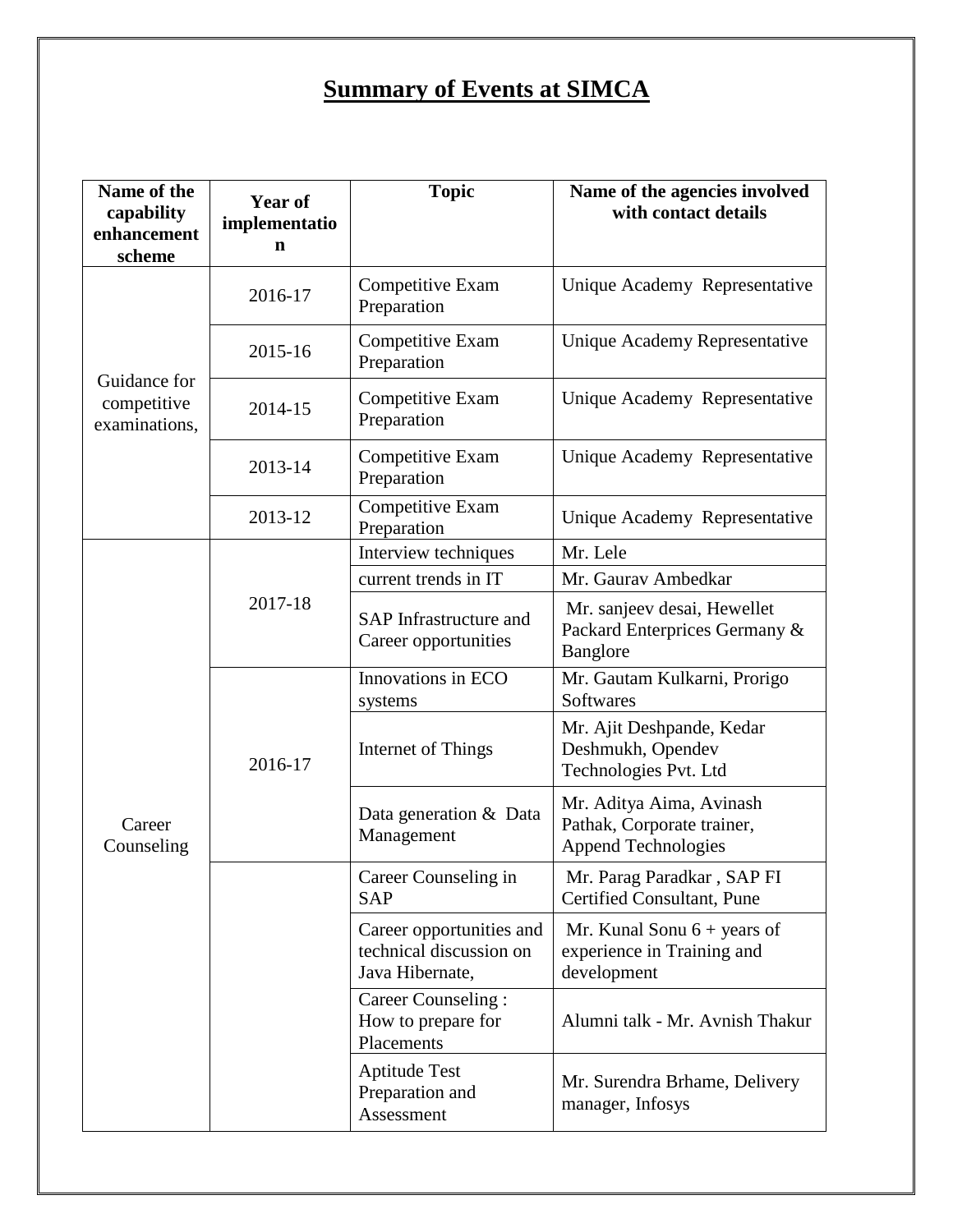|              | 2014-15 | Career Counseling on<br>Linux - Red hat                                | Mr. Fattesinh Desai, Reliance<br><b>Industries Infrastructure Ltd</b><br>(RIIL), Navi Mumbai,           |
|--------------|---------|------------------------------------------------------------------------|---------------------------------------------------------------------------------------------------------|
|              |         | Recent Trends and<br><b>Upcoming Technologies</b><br>In IT             | Mr. Prasad Deshpande, Senior<br>Vice President, Zensar<br>Technologies, Pune                            |
|              |         | Seminar on Job<br>Opportunities                                        | Mr. Mohammad Huda                                                                                       |
|              |         | Career Objectives and<br>Job Opportunities in IT                       | Mr Mandar Jamsandikar and<br><b>Bharat Oke Director Caprium</b><br>India Ltd.                           |
|              |         | Opportunities in<br>overseas after MCA                                 | Mr. Sharang Pande Astute<br><b>Overseas Education</b><br>Academy, Pune Corporate<br>Trainer, Pune       |
|              |         | <b>Interview Techniques</b>                                            | Mr. Umesh Mali Sungaurd<br>Global Services, Pune QA Lead,<br><b>Sungaurd Global Services, Pune</b>      |
|              | 2013-14 | Towards the goal<br><b>Placement Preparations</b>                      | Mr. Abhinandan Patil Barclays<br><b>Technology Centre India</b><br><b>Assistant Vice President</b>      |
|              |         | Opportunities in<br><b>Information Technology</b><br>and our readiness | Mr. Nitin Joshi Curologic<br>Systems Pvt. Ltd. Product<br>Incubation & Pre-sales Head                   |
|              |         | Careers in Software<br>Testing                                         | Mr. Pradip Pate Sungard<br><b>Technology Services, Pune</b><br><b>Software Tester</b>                   |
|              |         | Project Management                                                     | Ms. Shraddha Sura Sinhgad<br><b>School of Computer Studies</b><br>Assistant Professor, SSCS,<br>Solapur |
|              | 2012-13 | Current opportunities in<br>market for MCA<br>students                 | Mr. Sushant Sonarghare Sr.<br>Technical ARchitect, Cybage,                                              |
| Language Lab | 2016-17 | ETNL Language Lab<br>Software                                          | Dr Dipali Biswas<br>Dr. SwapnajaTapadia - (faculty)<br>using ETNL Language Lab<br>Software              |
|              | 2015-16 | ETNL Language Lab<br>Software                                          | Dr Dipali Biswas<br>Dr. SwapnajaTapadia<br>using ETNL Language Lab<br>Software                          |
|              | 2014-15 | ETNL Language Lab<br>Software                                          | Dr Dipali Biswas<br>Dr. SwapnajaTapadia (faculty)<br>using ETNL Language Lab<br>Software                |
|              | 2013-14 | ETNL Language Lab<br>Software                                          | Dr Dipali Biswas<br>Dr. SwapnajaTapadia (faculty)<br>using ETNL Language Lab<br>Software                |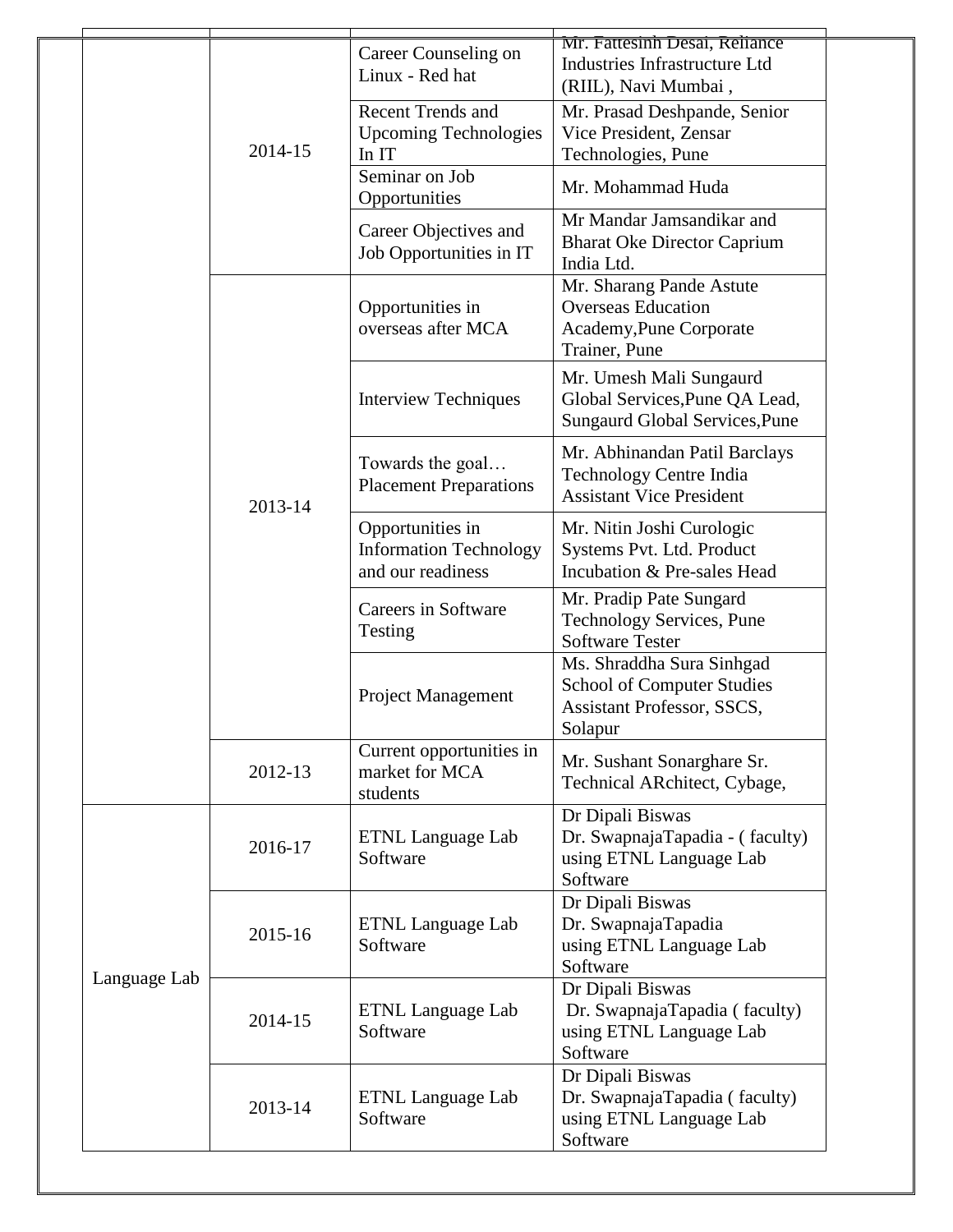|                           |            |                                         | <del>Dr Dipali Biswas</del>                                                                                                                                          |
|---------------------------|------------|-----------------------------------------|----------------------------------------------------------------------------------------------------------------------------------------------------------------------|
|                           | 2012-13    | ETNL Language Lab<br>Software           | Dr. SwapnajaTapadia (faculty)<br>using ETNL Language Lab<br>Software                                                                                                 |
| Personal<br>Counselling   | 2017-18    | (TWG) Every Sem 3<br>meetings are fixed | All Faculty members, SIMCA,<br>Narhe                                                                                                                                 |
|                           | 2016-17    | (TWG) Every Sem 3<br>meetings are fixed | All Faculty members, SIMCA,<br>Narhe                                                                                                                                 |
|                           | 2015-16    | (TWG) Every Sem 3<br>meetings are fixed | All Faculty members, SIMCA,<br>Narhe                                                                                                                                 |
|                           | 2014-15    | (TWG) Every Sem 3<br>meetings are fixed | All Faculty members, SIMCA,<br>Narhe                                                                                                                                 |
|                           | 2013-14    | (TWG) Every Sem 3<br>meetings are fixed | All Faculty members, SIMCA,<br>Narhe                                                                                                                                 |
|                           | 2012-13    | (TWG) Every Sem 3<br>meetings are fixed | All Faculty members, SIMCA,<br>Narhe                                                                                                                                 |
| Remedial<br>coaching      | Every Year | For Respective Subjects                 | By respective Subject faculties                                                                                                                                      |
| Soft Skill<br>Development | 2017-18    | Soft Skill Development                  | Combination of In-house faculty<br>and Guest Faculty/ Speakers<br>1) Dr. Madhura Jagtap<br>2) Dr. Dilip Aher<br>3) Prof. Ashwini Chavan,<br>4) Prof. Ashwini Brahme, |
|                           | 2016-17    | Soft Skill Development                  | Combination of In-house faculty<br>and Guest Faculty/ Speakers<br>1) Dr. Madhura Jagtap<br>2) Dr. Dilip Aher<br>3) Prof. Ashwini Chavan<br>4) Prof. Ashwini Brahme   |
|                           | 2015-16    | Soft Skill Development                  | Combination of In-house faculty<br>and Guest Faculty/ Speakers<br>1) Dr. Madhura Jagtap<br>2) Dr. Dilip Aher<br>3) Prof. Ashwini Chavan<br>4) Prof. Ashwini Brahme   |
|                           | 2014-15    | <b>Stress Free Life</b>                 | Ms. Sadhana Sanghavi CEO,<br><b>SMART, Pune</b>                                                                                                                      |
|                           |            | <b>Stress Management</b>                | Mr. Prakash Vasekar, Director,<br>Dephi Computech, Pune                                                                                                              |
|                           |            | Soft Skill Development                  | Combination of In-house faculty<br>and Guest Faculty/ Speakers<br>1) Dr. Madhura Jagtap<br>2) Dr. Dilip Aher<br>3) Prof. Ashwini Chavan<br>4) Prof. Ashwini Brahme   |
|                           | 2013-14    | <b>Stress Management</b>                | Mr. Prakash Vasekar, Director,<br>Dephi Computech, Pune                                                                                                              |